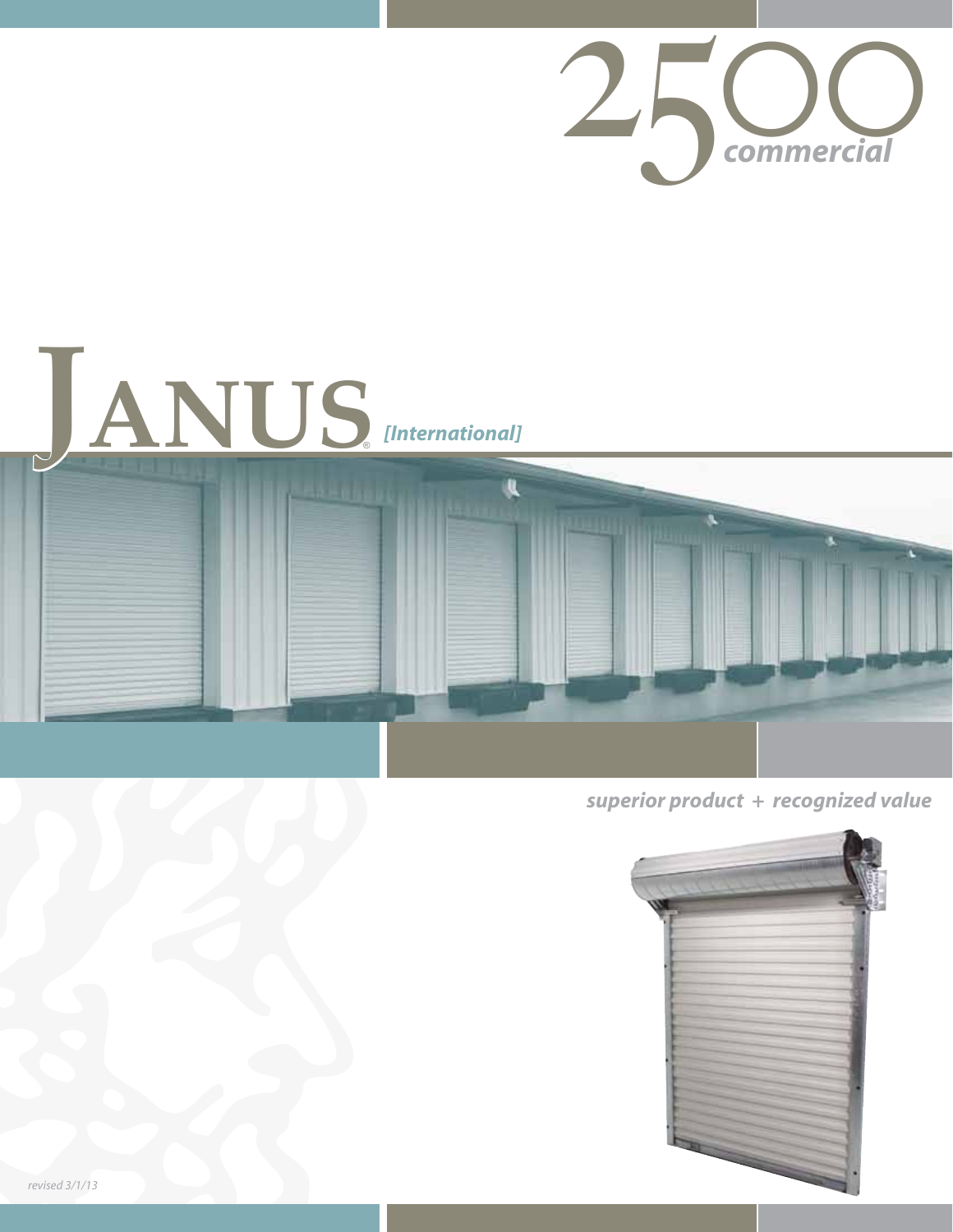

*The Model 2500 is the new standard for heavy duty commercial sheet doors featuring universal mount 4" deep 12 gauge galvanized steel guides for strength and durability. The easy installation, versatility and easy operation make this door the standard of all commercial sheet doors. Backed by a one year warranty on workmanship and material, this heavy duty Model*   $\mathbf{FFATURES}$  2500 is engineered for reliability and value.



The 26 gauge corrugated door curtain is manufactured from full hard galvanized grade 80 steel and coated with Super Durable polyester paint that is backed by a 40 year film integrity and 25 year no-fade limited paint warranty. Available in sizes up to 18'0" x 18'0" and in over 20 different standard colors.

> Tough, durable and wide, heavy duty nylon strapping helps control curtain stretch while deadening sound and reducing wear.



The slide bolt lock assembly affixed to the bottom bar at each end of the door curtain fastens through the guide to securely keep the door locked and in the down position. Padlocks can be attached to the slide to further secure the door.

The flat door stop slide makes installation quicker. Simply slide through the holder on the guide and affix with a fastener.



The 12" enclosed barrel houses the dead axle assembly and protects the factory lubricated springs from direct contact with environmental elements. The inherent strength provided by the spiral barrel minimizes axle deflection, providing smoother operation. Because the curtain is attached by screws and not seamed to the barrel, replacement of either independent assembly is cost-effective, quick and easy.

Grease-filled, shielded radial ball bearings at the drums provide longevity and smooth operation. Factory installed insert nuts help make the installation of the chain hoist and operator sprocket easier.



A cam-action spring tension holding device allows quick, easy and equal adjustment of the tension on all springs simultaneously from one end of the door. The cam tensioner bites into the axle helping to eliminate the unwanted spinning of the axle during the initial spring loading or adjustment process.

A reduced drive chain hoist allows for smoother operation on doors over 10'0" wide or 10'0" tall.







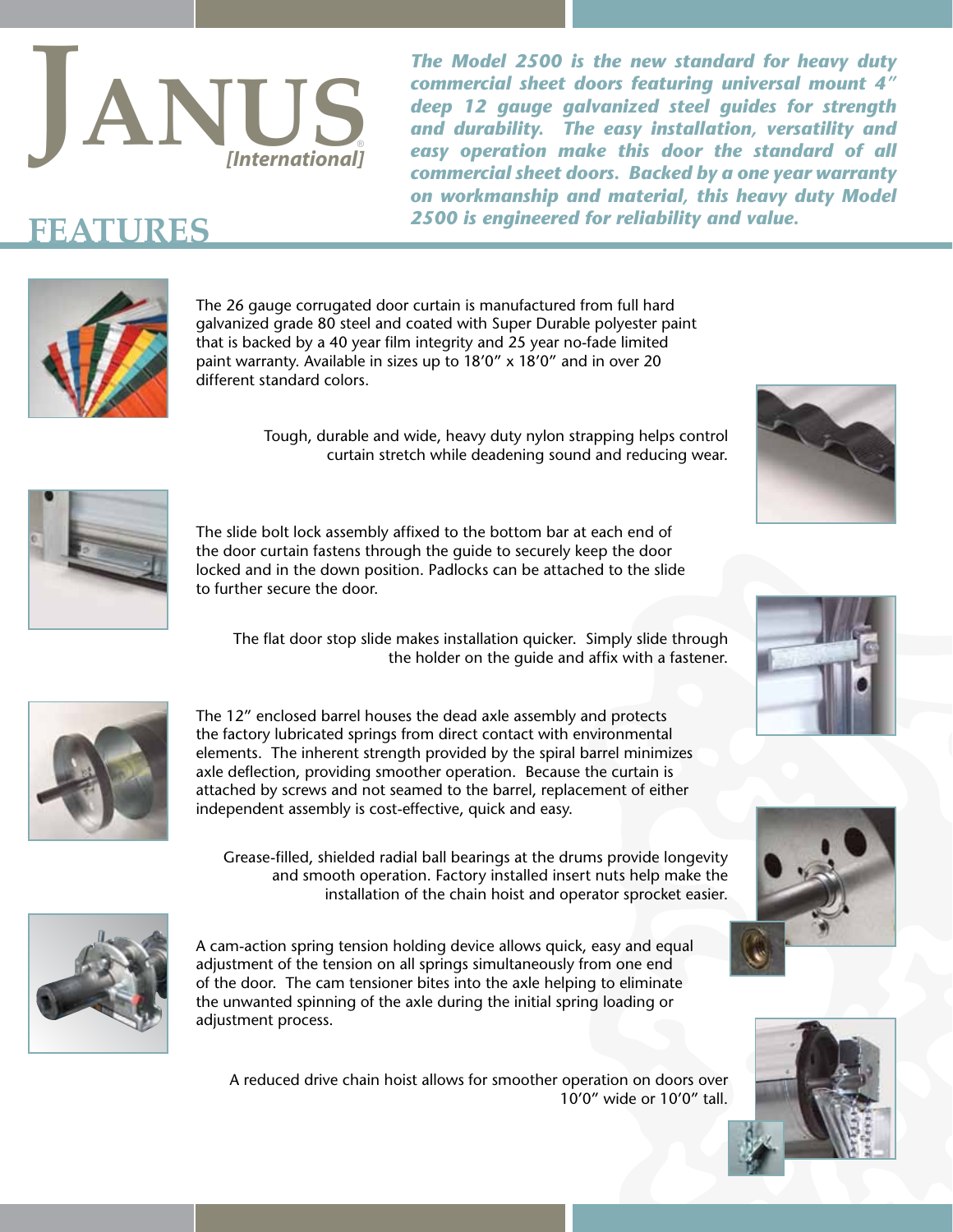### *superior product + recognized value*

*Three manufacturing facilities located throughout the United States and a team of experienced door experts are available to assist you with any of your door needs.*

One year warranty on workmanship and material.





Mounting brackets are engineered and designed with deep embossing for strength, and are independently tested to withstand more than 2,700 pounds per pair. The installation-friendly mounting brackets feature safe rounded edges and slots that allow for easy vertical adjustments as well as various installation preferences.

Convenient spring tension adjustment is accommodated by inserting a common 1/2" ratchet tool into the end of the drive shaft and rotating. Initial loading of the door tension can be easily accomplished with a ratchet without the difficulty of spinning the door. This innovation also allows the tension to be easily measured and managed with a torque wrench.







Vision panels provide outside visibility and allow light entry through the 5" x 17" panel. Constructed of a translucent polycarbonate panel inside a glossy white 20 gauge frame, the panels create no interference with the operation of the door. The location and number of vision panels are limited by the door size. Ask a sales representative for details.

The electrical operation kit includes a sprocket and torque struts that equip the door for wall mounted jackshaft electric operators and can be furnished in lieu of reduced drive chain hoist when provided.

The Pantheon range of low voltage DC operators are designed to fit enclosed internally in the barrel of the rolling door, providing quiet and efficient operation but requiring only minimal side room. The logic controller is designed to be readily compatible with external transmitters, receivers, photo eyes and sensing edges. The operator hand side must be specified when ordering. Ask a sales representative for more details.



The header seal attaches directly to the header and extends up to 5" to the door curtain to form an effective barrier from environmental elements.

The top draft stop mounted to the door curtain provides a 2-¼" weather seal between the door and the header.





**guide details**

Universal mount 4" deep 12 gauge galvanized steel guides require no pre-installation modifications for wood, steel, concrete or masonry block applications.